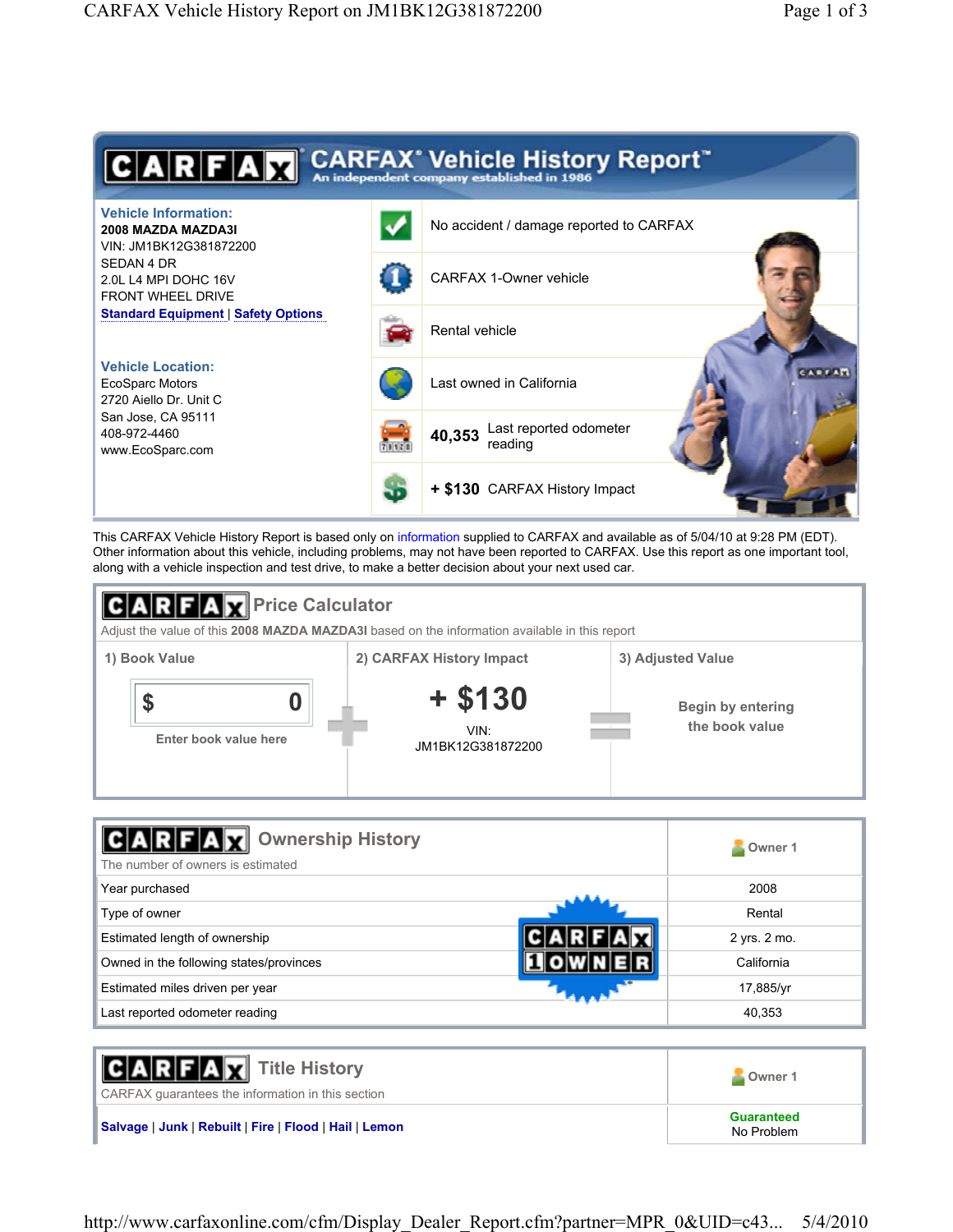| Not Actual Mileage   Exceeds Mechanical Limits                                                                                                                                                                                                                                                  | <b>Guaranteed</b><br>No Problem |  |  |  |
|-------------------------------------------------------------------------------------------------------------------------------------------------------------------------------------------------------------------------------------------------------------------------------------------------|---------------------------------|--|--|--|
| <b>GUARANTEED</b> - None of these major title problems were reported by a state Department of Motor Vehicles<br>CARF<br>(DMV). If you find that any of these title problems were reported by a DMV and not included in this report,<br>CARFAX will buy this vehicle back. Register   View Terms |                                 |  |  |  |
|                                                                                                                                                                                                                                                                                                 |                                 |  |  |  |
| <b>Additional History</b>                                                                                                                                                                                                                                                                       | Owner 1                         |  |  |  |
| Not all accidents / issues are reported to CARFAX                                                                                                                                                                                                                                               |                                 |  |  |  |
| <b>Total Loss</b>                                                                                                                                                                                                                                                                               | No Issues                       |  |  |  |
| No total loss reported to CARFAX.                                                                                                                                                                                                                                                               | Reported                        |  |  |  |
| <b>Structural / Frame Damage</b>                                                                                                                                                                                                                                                                | No Issues                       |  |  |  |
| No structural / frame damage reported to CARFAX.                                                                                                                                                                                                                                                | Reported                        |  |  |  |
| <b>Airbag Deployment</b>                                                                                                                                                                                                                                                                        | No Issues                       |  |  |  |
| No airbag deployment reported to CARFAX.                                                                                                                                                                                                                                                        | Reported                        |  |  |  |
| <b>Odometer Rollback</b>                                                                                                                                                                                                                                                                        | No Issues                       |  |  |  |
| No indication of an odometer rollback.                                                                                                                                                                                                                                                          | Indicated                       |  |  |  |
| <b>Accident / Damage</b>                                                                                                                                                                                                                                                                        | No Issues                       |  |  |  |
| No accidents or damage reported to CARFAX.                                                                                                                                                                                                                                                      | Reported                        |  |  |  |
| <b>Manufacturer Recall</b>                                                                                                                                                                                                                                                                      | No Recalls                      |  |  |  |
| No recalls still require repair.                                                                                                                                                                                                                                                                | Reported                        |  |  |  |

| <b>Owner 1</b><br>Purchased:<br>Type:<br>Where:<br>Est. miles/year:<br>Est. length<br>owned: | Date:<br><b>Comments:</b><br>Mileage: Source:<br>2008<br>01/31/2008<br>California<br>10 <sup>°</sup><br>Title issued or updated<br>Rental<br>Motor Vehicle Dept.<br>First owner reported<br>California<br>South San Francisco, CA<br>Registered as<br>17,885/yr<br>rental vehicle<br>$1/31/08$ -<br>Loan or lien reported<br>4/19/10<br>(2 yrs. 2 mo.)<br>04/19/2010<br><b>Auto Auction</b><br>40,353<br>Sold at auction<br>in Pacific Region<br>Listed as<br>a repossession |            |                                 |                                                                                      |
|----------------------------------------------------------------------------------------------|------------------------------------------------------------------------------------------------------------------------------------------------------------------------------------------------------------------------------------------------------------------------------------------------------------------------------------------------------------------------------------------------------------------------------------------------------------------------------|------------|---------------------------------|--------------------------------------------------------------------------------------|
|                                                                                              |                                                                                                                                                                                                                                                                                                                                                                                                                                                                              |            |                                 |                                                                                      |
|                                                                                              |                                                                                                                                                                                                                                                                                                                                                                                                                                                                              |            |                                 |                                                                                      |
|                                                                                              |                                                                                                                                                                                                                                                                                                                                                                                                                                                                              |            |                                 | Dealers routinely buy and<br>sell millions of used vehicles<br>at auction each year. |
|                                                                                              |                                                                                                                                                                                                                                                                                                                                                                                                                                                                              | 05/04/2010 | Mazda Motor of America,<br>Inc. | No recalls open for repair                                                           |
| Mazda3I.                                                                                     | SmartBuyer Checklist - I've created a checklist of specific<br>questions for you to ask the seller about this 2008 Mazda                                                                                                                                                                                                                                                                                                                                                     |            |                                 |                                                                                      |